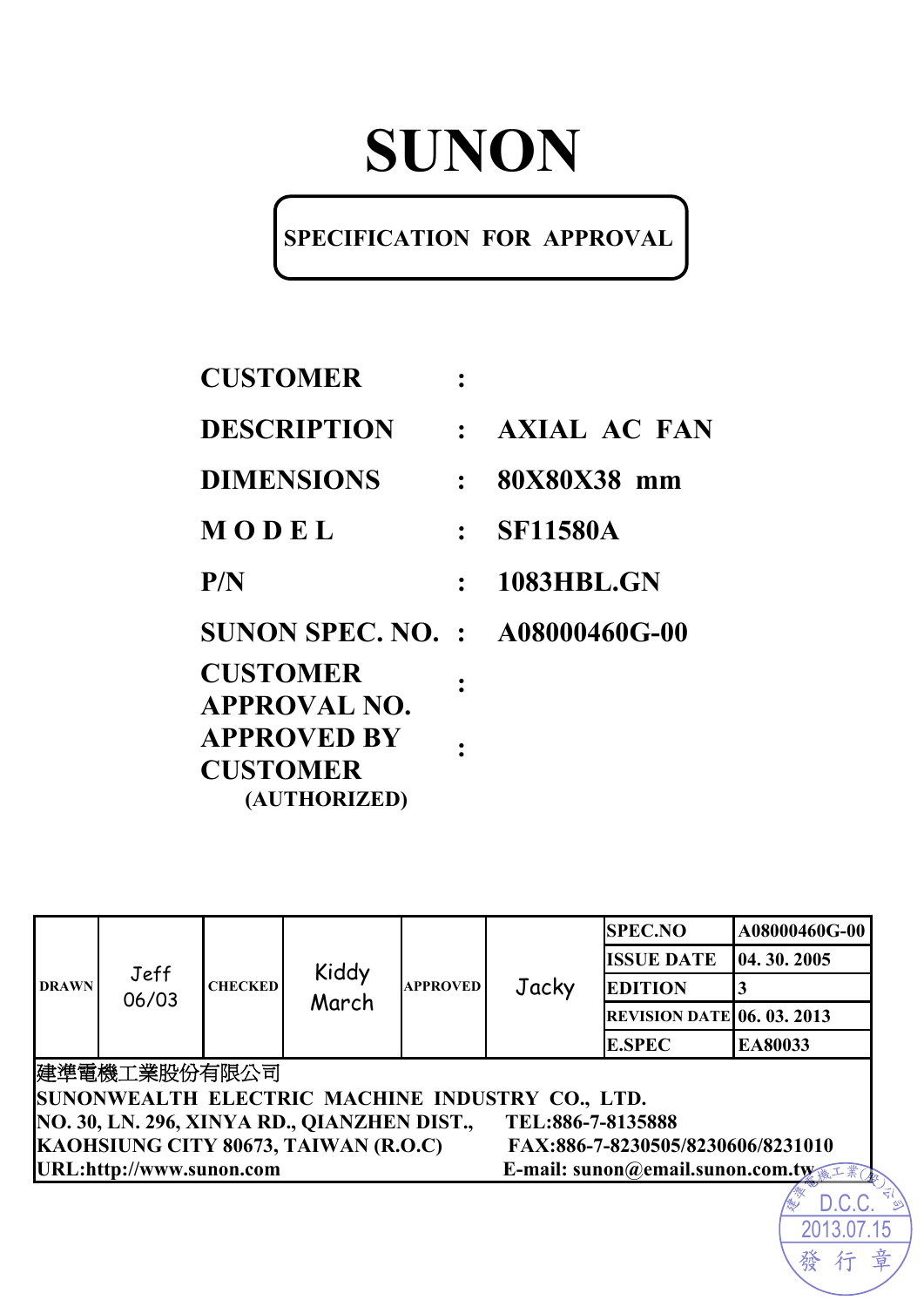## **SUNON**

2013.07.15

發行

章

| <b>AXIAL AC FAN</b><br>MODEL : SF11580A<br>: 1083HBL.GN<br>P/N |                  |                                     |                          |                                                   |                |  |  |
|----------------------------------------------------------------|------------------|-------------------------------------|--------------------------|---------------------------------------------------|----------------|--|--|
| <b>CHARACTERISTICS</b>                                         |                  |                                     |                          |                                                   |                |  |  |
| 1. Motor Design                                                | $\ddot{\cdot}$   |                                     |                          | <b>Reliable Shaded-Pole Motor Construction.</b>   |                |  |  |
| <b>2. Insulation Resistance</b>                                | $\ddot{\cdot}$   |                                     |                          | 500 Megohms minimum at 500 VDC.                   |                |  |  |
| 3. Dielectric Strength                                         | $\ddot{\cdot}$   |                                     | 1500 VAC for one second. |                                                   |                |  |  |
| <b>4. Motor Protection</b>                                     | $\ddot{\bullet}$ |                                     | Impedance protected.     |                                                   |                |  |  |
| 5. Noise Level                                                 | $\ddot{\cdot}$   | Measured in a semi-anechoic chamber |                          |                                                   |                |  |  |
|                                                                |                  |                                     |                          | with background noise level below 15              |                |  |  |
|                                                                |                  |                                     |                          | $dB(A)$ . The fan is running in free air with the |                |  |  |
|                                                                |                  |                                     |                          | microphone at a distance of one meter             |                |  |  |
|                                                                |                  |                                     | from the fan intake.     |                                                   |                |  |  |
| <b>6. Tolerance</b>                                            | $\ddot{\bullet}$ |                                     |                          | $±15\%$ on rated power and current.               |                |  |  |
| <b>7. Air Performance</b>                                      | $\ddot{\cdot}$   |                                     |                          | Measured by a double chamber. The values          |                |  |  |
|                                                                |                  |                                     |                          | are recorded when the fan speed has stabilized    |                |  |  |
|                                                                |                  |                                     | at rated voltage.        |                                                   |                |  |  |
| 建準電機工業股份有限公司                                                   | <b>SPEC.NO</b>   |                                     |                          | A08000460G-00 REVISION DATE 06. 03. 2013          |                |  |  |
| <b>SUNONWEALTH ELECTRIC</b>                                    |                  | <b>ISSUE DATE</b>                   | 04.30.2005               | EDITION                                           | 3 <sub>l</sub> |  |  |
| MACHINE INDUSTRY CO., LTD.                                     |                  | PAGE                                | 2 OF 9                   |                                                   |                |  |  |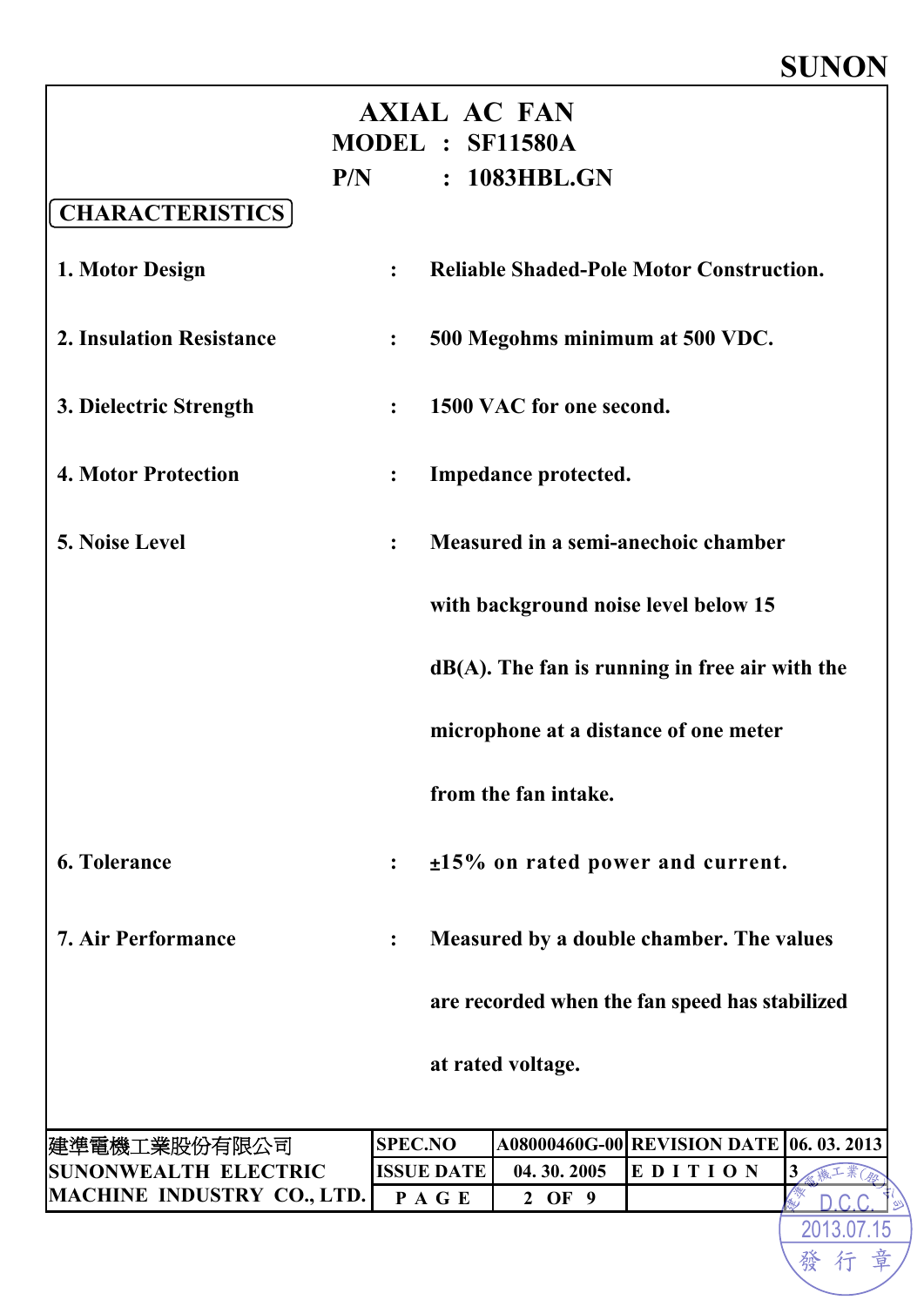## **SUNON**

2013.07.15

發行

章

### **SPECIFICATIONS**

#### **MODEL : SF11580A P/N : 1083HBL.GN**

| 1-1. Rated Voltage                 |                                                                                                                                                                                                                                                                                                                                                                  | : 115 VAC 50/60 Hz                  |                                                    |            |  |  |  |
|------------------------------------|------------------------------------------------------------------------------------------------------------------------------------------------------------------------------------------------------------------------------------------------------------------------------------------------------------------------------------------------------------------|-------------------------------------|----------------------------------------------------|------------|--|--|--|
| 1-2. Operating Voltage Range       | $: 85 - 125$ VAC                                                                                                                                                                                                                                                                                                                                                 |                                     |                                                    |            |  |  |  |
| 1-3. Starting Voltage              |                                                                                                                                                                                                                                                                                                                                                                  |                                     | : 85 VAC (25 deg. C POWER ON/OFF)                  |            |  |  |  |
| 1-4. Rated Speed                   |                                                                                                                                                                                                                                                                                                                                                                  | : $2400/2850$ RPM $\pm 10\%$        |                                                    |            |  |  |  |
| 1-5. Air Delivery                  | $: 24.0/31.0$ CFM                                                                                                                                                                                                                                                                                                                                                |                                     |                                                    |            |  |  |  |
| 1-6. Static Pressure               |                                                                                                                                                                                                                                                                                                                                                                  | $: 0.13/0.19$ Inch-H <sub>2</sub> O |                                                    |            |  |  |  |
| 1-7. Rated Current                 | $: 0.15/0.13$ AMP                                                                                                                                                                                                                                                                                                                                                |                                     |                                                    |            |  |  |  |
| 1-8. Rated Power                   | : 14/12 WATTS                                                                                                                                                                                                                                                                                                                                                    |                                     |                                                    |            |  |  |  |
| 1-9. Noise Level                   |                                                                                                                                                                                                                                                                                                                                                                  | : $32.0/36.5 \text{ dB}(A)$         |                                                    |            |  |  |  |
| 1-10. Direction of Rotation        |                                                                                                                                                                                                                                                                                                                                                                  |                                     | : Counter-clockwise viewed from front of fan blade |            |  |  |  |
| <b>1-11. Operating Temperature</b> |                                                                                                                                                                                                                                                                                                                                                                  | $\therefore$ -10 to +70 deg. C      |                                                    |            |  |  |  |
| 1-12. Storage Temperature          |                                                                                                                                                                                                                                                                                                                                                                  | $\therefore$ -40 to +70 deg. C      |                                                    |            |  |  |  |
| 1-13. Bearing System               |                                                                                                                                                                                                                                                                                                                                                                  | : Precision ball bearing system     |                                                    |            |  |  |  |
| 1-14. Weight                       | : 340 g                                                                                                                                                                                                                                                                                                                                                          |                                     |                                                    |            |  |  |  |
| 1-15. Safety                       |                                                                                                                                                                                                                                                                                                                                                                  | : UL/CUR/TUV/CE Approvals           |                                                    |            |  |  |  |
| 1-16. Protection                   | □ Automatic Restart Capability<br>Note: In a situation where the fan is locked by an external force while<br>the electricity is on, an increase in coil temperature will be prevented<br>by temporarily turning off the electrical power to the motor. The fan<br>will automatically restart when the locked rotor condition is released<br>□Polarity Protection |                                     |                                                    |            |  |  |  |
| 建準電機工業股份有限公司                       | <b>SPEC.NO</b>                                                                                                                                                                                                                                                                                                                                                   |                                     | A08000460G-00 REVISION DATE                        | 06.03.2013 |  |  |  |
| SUNONWEALTH ELECTRIC               | <b>ISSUE DATE</b>                                                                                                                                                                                                                                                                                                                                                | 04.30.2005                          | EDITION                                            | 3          |  |  |  |
| <b>MACHINE INDUSTRY CO., LTD.</b>  | PAGE                                                                                                                                                                                                                                                                                                                                                             | 3 OF 9                              |                                                    |            |  |  |  |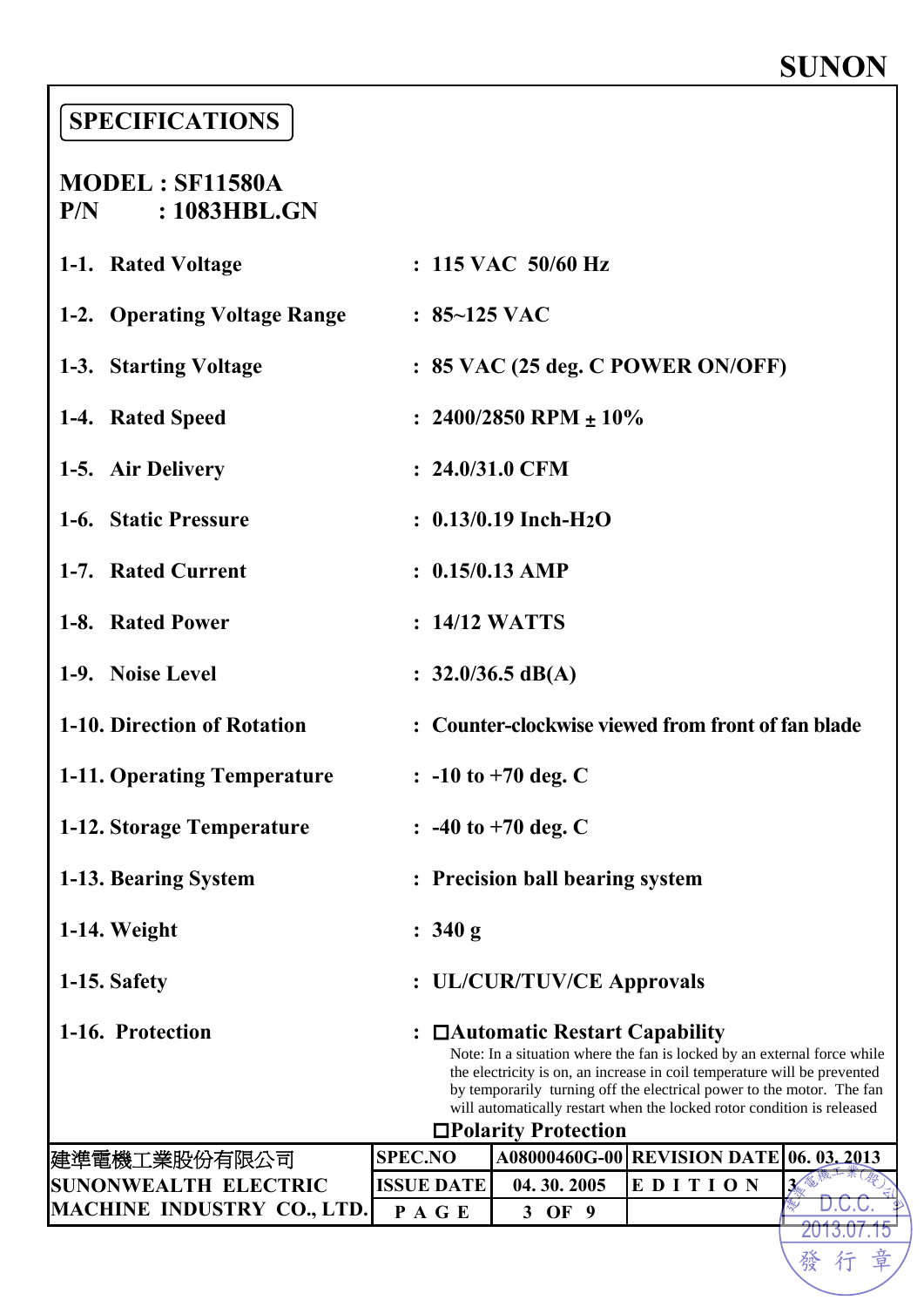## **MODEL : SF11580A**

#### **P/N : 1083HBL.GN**

## **PERFORMANCE CURVES**

**STATIC PRESSURE** 

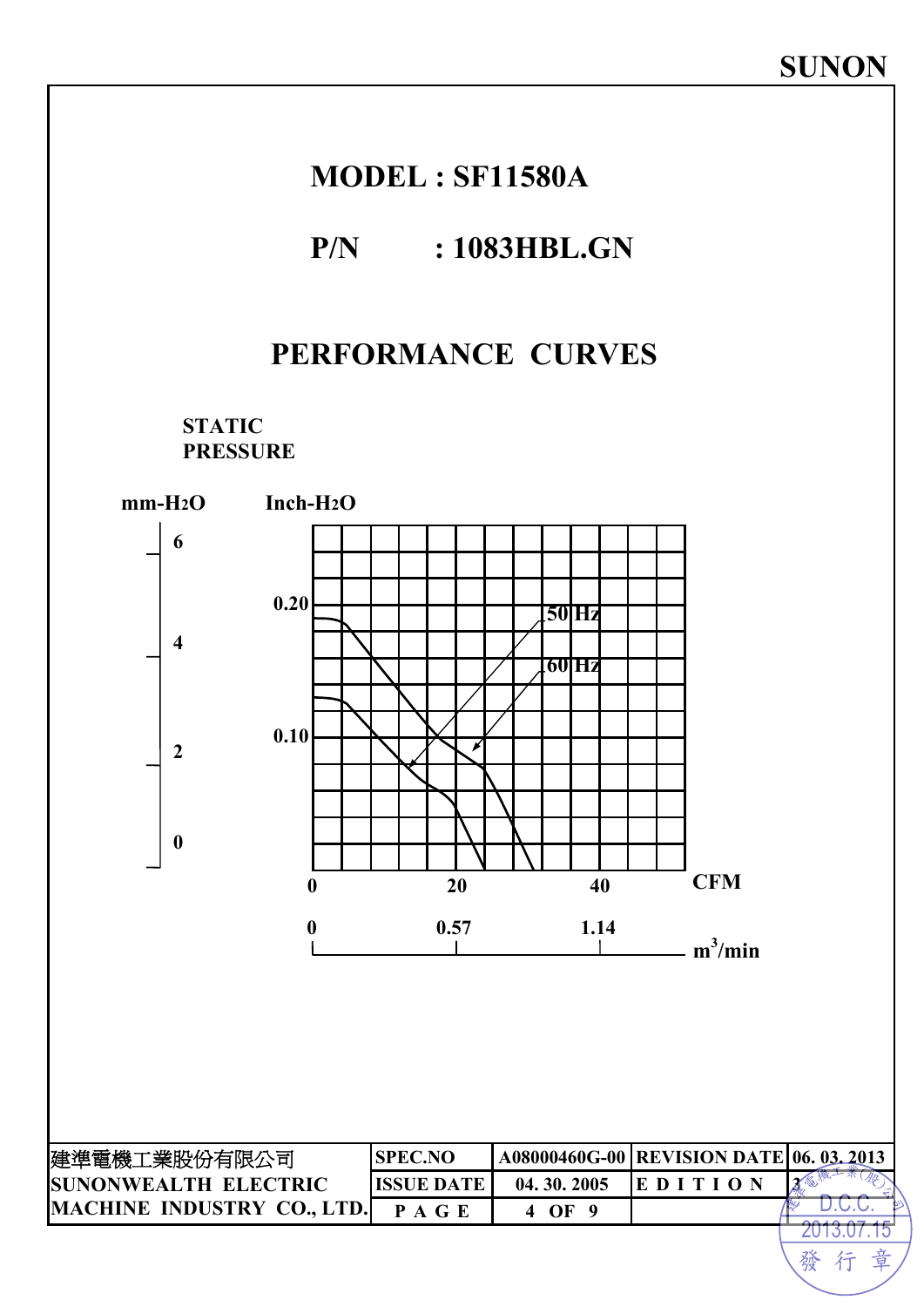## **MATERIAL**

**2. Material** 

| 2-1. Frame     | $\ddot{\cdot}$ | <b>DIE-CAST ALUMINUM</b>      |
|----------------|----------------|-------------------------------|
| 2-2. Impeller  | $\mathbf{L}$   | Thermoplastic PBT of UL 94V-0 |
| 2-3. Lead Wire | $\ddot{\cdot}$ | <b>UL3266, 24 awg, GRAY</b>   |

## **DIMENSIONS**



#### **1. Air Flow Direction: Toward label side.**

**2. Best Mounting Direction: Any orientation.**

**UNITS**:**mm**

| 健準電機工業股份有限公司                 | <b>SPEC.NO</b>    |            | <b>A08000460G-00 REVISION DATE 06. 03. 2013</b> |  |
|------------------------------|-------------------|------------|-------------------------------------------------|--|
| <b>ISUNONWEALTH ELECTRIC</b> | <b>ISSUE DATE</b> | 04.30.2005 |                                                 |  |
| MACHINE INDUSTRY CO., LTD.   | <b>PAGE</b>       | OF         |                                                 |  |
|                              |                   |            |                                                 |  |
|                              |                   |            |                                                 |  |

發行章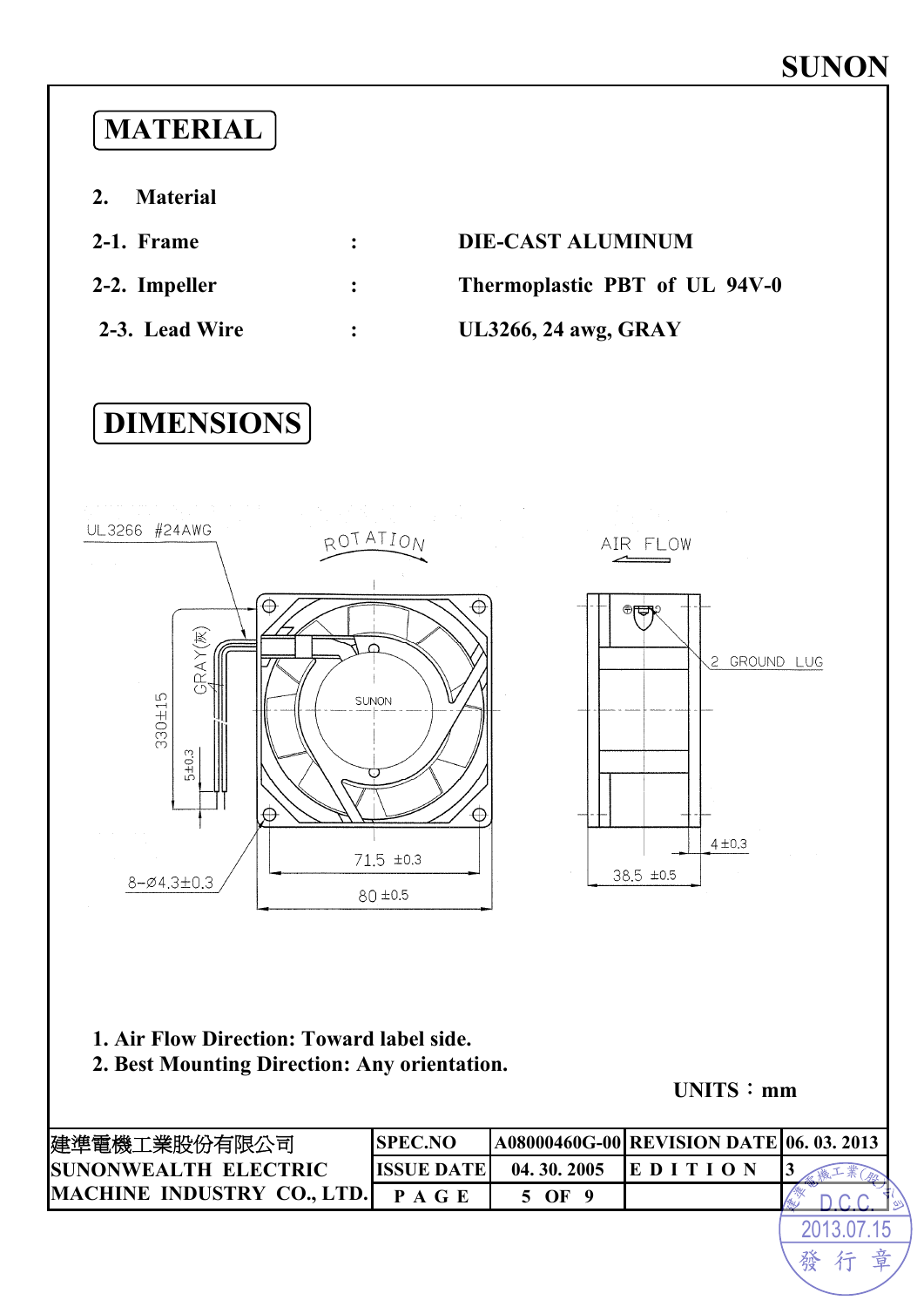## **Notes**

#### Ⅰ.**SAFETY**

- **1. DO NOT use or operate this fan in excess of the limitations set forth in this specification. SUNON is not responsible for the non-performance of this fan and/or any damages resulting from its use, if it is not used or operated in accordance with the specifications.**
- **2. SUNON recommends adding a protection circuit to the product or application in which this fan is installed, such as a thermo-fuse, or current-fuse or thermoprotector. The failure to use such a device may result in smoke, fire, electric shock by insulation degradation in cases of motor lock, motor lead short circuit, overload, or over voltage, and/or other failure.**
- **3. SUNON recommends installing a protection device to the product or application in which this fan is installed if there is a possibility of reverse-connection between VDC (+) and GND (-). The failure to install such a device may result in smoke, fire, and/or destruction, although these conditions may not manifest immediately.**
- **4. This fan must be installed and used in compliance with all applicable safety standards and regulations.**
- **5. Use proper care when handling and/or installing this fan. Improper handling or installation of this fan may cause damage that could result in unsafe conditions.**
- **6. Use proper care during installation and/or wiring. Failure to use proper care may cause damage to certain components of the fan including, but not limited to, the coil and lead wires, which could result in smoke and/or fire.**
- **7. DO NOT use power or ground PWM to control the fan speed. If the fan speed needs to be adjusted, please contact SUNON to customize the product design for your application.**
- **8. For critical or extreme environments, including non stop operation, please contact SUNON and we will gladly provide assistance with your product selection to ensure an appropriate cooling product for your application.**

| 建準電機工業股份有限公司                 | <b>SPEC.NO</b>    |            | A08000460G-00 REVISION DATE 06. 03.2013 |  |
|------------------------------|-------------------|------------|-----------------------------------------|--|
| <b>ISUNONWEALTH ELECTRIC</b> | <b>HSSUE DATE</b> | 04.30.2005 | IE D I                                  |  |
| MACHINE INDUSTRY CO., LTD.   |                   | OF         |                                         |  |
|                              |                   |            |                                         |  |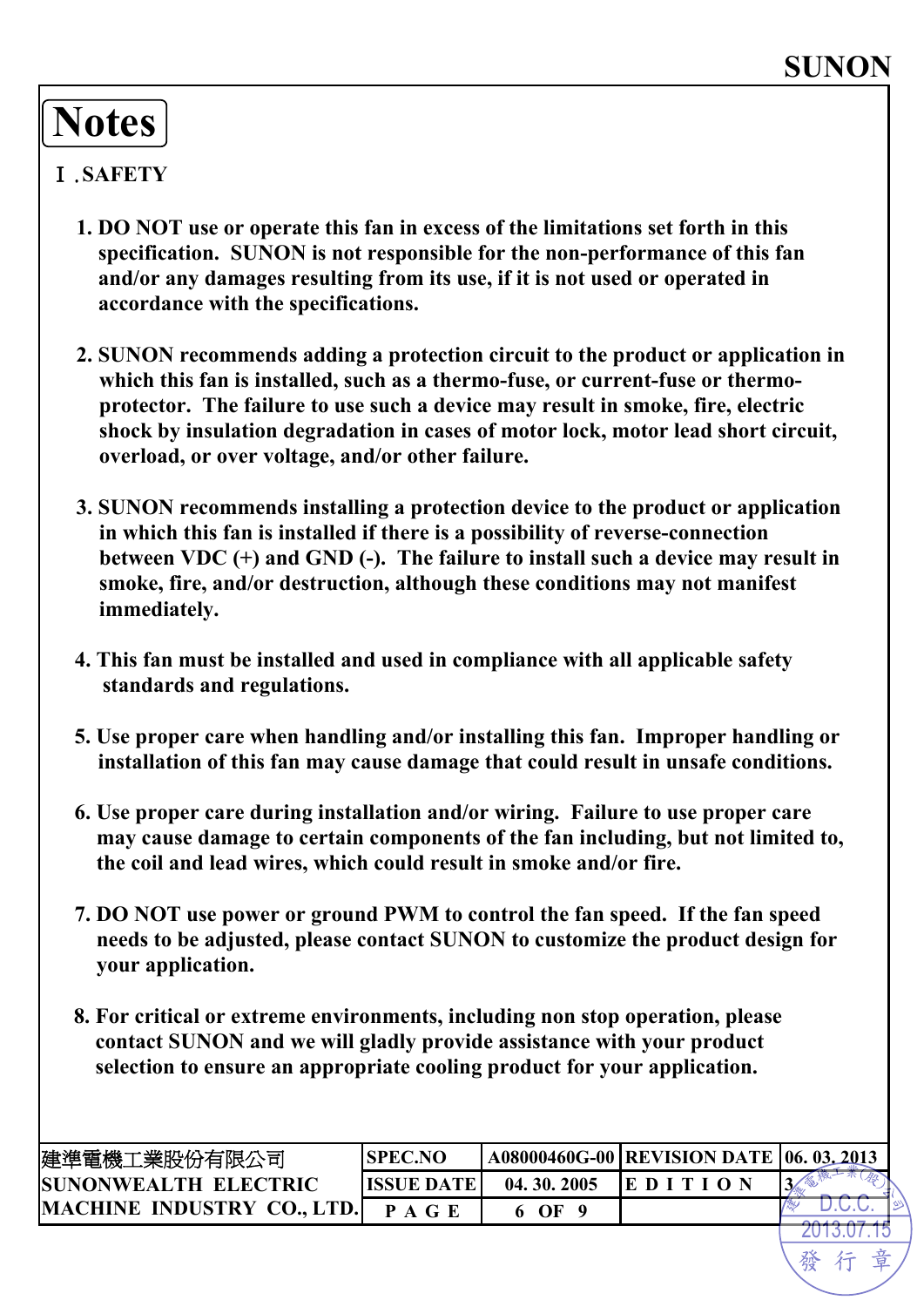## **Notes**

#### **II. SPECIFICATION MODIFICATION**

- **1. SUNON offers engineering assistance on fan installation and cooling system design.**
- **2. All changes, modifications and/or revisions to the specifications, if any, are incorporated in the attached specifications.**
- **3. No changes, modifications and/or revisions to these specifications are effective absent agreement, by both SUNON and the customer, in writing.**
- **4. This fan will be shipped in accordance with the attached specification unless SUNON and the customer have agreed otherwise, in writing, as specified in Paragraph 3, above.**

#### **III. OTHER**

- **1. When building your device, please examine thoroughly any variation of EMC, temperature rise, life data, quality, etc. of this product by shock/drop/vibration testing, etc. If there are any problems or accidents in connection with this product, it should be mutually discussed and examined.**
- **2. Use proper care when handling this fan. Components such as fan holders or bearings may be damaged, if touched with fingers or other objects. Additionally, static electricity (ESD) may damage the internal circuits of the fan.**
- **3. DO NOT operate this fan in proximity to hazardous materials such as organic silicon, cyanogens, formalin, phenol, or corrosive gas environments including, but**  not limited to, H<sub>2</sub>S, SO<sub>2</sub>, NO<sub>2</sub>, or Cl<sub>2</sub>.
- **4. SUNON recommends that you protect this fan from exposure to outside elements such as dust, condensation, humidity or insects. Exposure of this fan to outside elements such as dust, condensation, humidity or insects may affect its performance and may cause safety hazards. SUNON does not warrant against damage to the product caused by outside elements.**

| 建準電機工業股份有限公司                      | <b>SPEC.NO</b> |            | A08000460G-00  REVISION DATE   06. 03. 2013 |  |
|-----------------------------------|----------------|------------|---------------------------------------------|--|
| <b>ISUNONWEALTH ELECTRIC</b>      | ISSUE DATE     | 04.30.2005 | ED I                                        |  |
| <b>MACHINE INDUSTRY CO., LTD.</b> |                | OF         |                                             |  |
|                                   |                |            |                                             |  |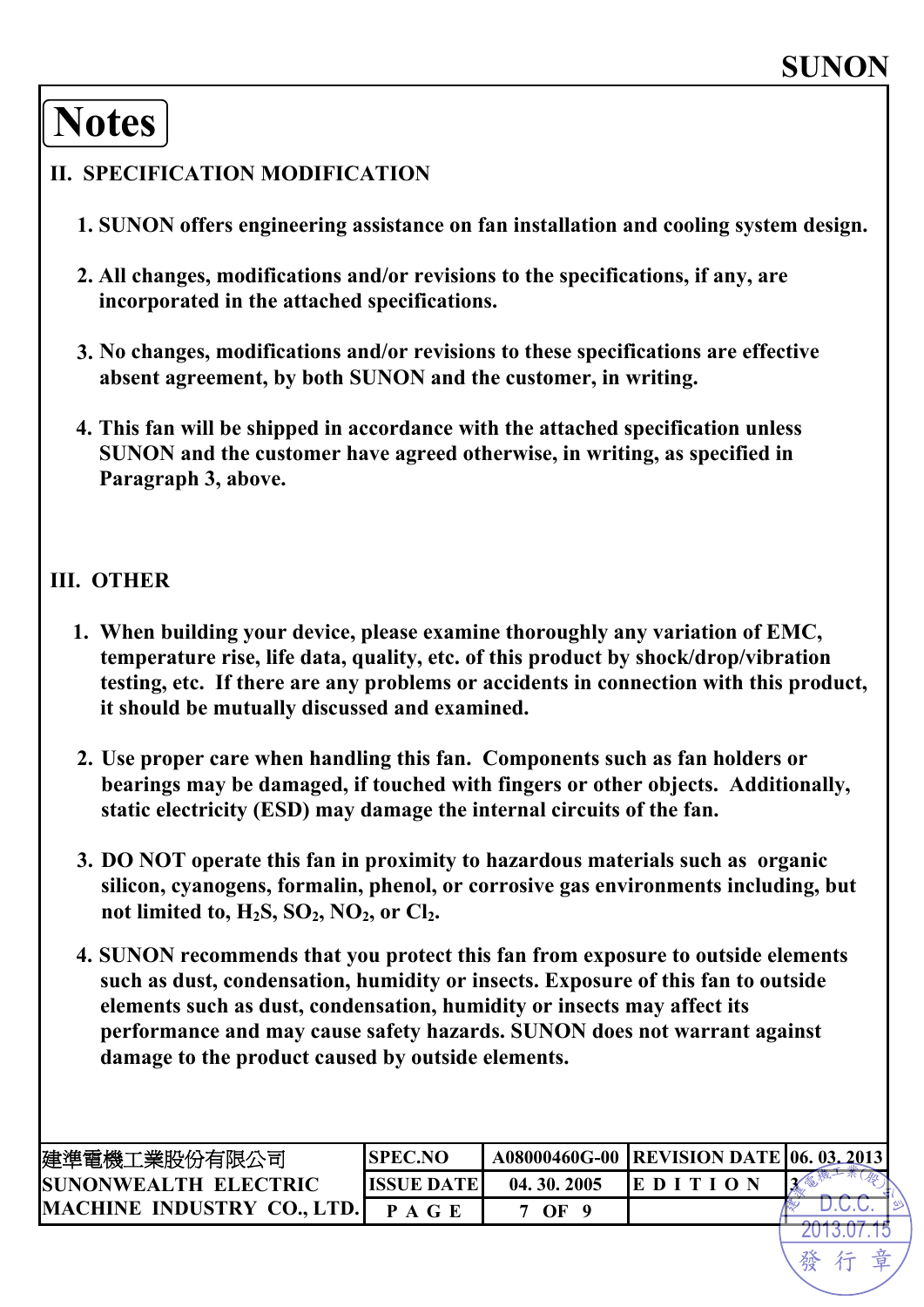## **Notes**

- **5. This fan must be installed properly and securely. Improper mounting may cause harsh resonance, vibration, and noise.**
- **6. Fan guards may prevent injury during handling or installation of the fan and are available for sale with this fan.**
- **7. Unless otherwise noted, all testing of this fan is conducted at 25°C ambient temperature and sixty-five percent (65%) relative humidity.**
- **8. DO NOT store this fan in an environment with high humidity. This fan must be stored in accordance with the attached specifications regarding storage temperature. If this fan is stored for more than 6 months, SUNON recommends functional testing before using.**
- **9. SUNON reserves the right to use components from multiple sources at its discretion. The use of components from other sources will not affect the specifications as described herein.**
- **10. The "Life Expectancy" of this fan has not been evaluated for use in combination with any end application. Therefore, the Life Expectancy Test Reports (L10 and MTTF Report) that relate to this fan are only for reference.**

#### **VI. WARRANTY**

**This fan is warranted against all defects which are proved to be fault in our workmanship and material for one year from the date of our delivery. The sole responsibility under the warranty shall be limited to the repair of the fan or the replacement thereof, at SUNON's sole discretion. SUNON will not be responsible for the failures of its fans due to improper handing, misuse or the failure to follow specifications or instructions for use. In the event of warranty claim, the customer shall immediately notify SUNON for verification. SUNON will not be responsible for any consequential damage to the customer's equipment as a result of any fans proven to be defective.**

| 建準電機工業股份有限公司                      | <b>SPEC.NO</b> |            | <b>A08000460G-00 REVISION DATE 06.</b> |  |
|-----------------------------------|----------------|------------|----------------------------------------|--|
| SUNONWEALTH ELECTRIC              | IISSHE DATE    | 04.30.2005 | IE D I                                 |  |
| <b>MACHINE INDUSTRY CO., LTD.</b> |                | OF         |                                        |  |
|                                   |                |            |                                        |  |